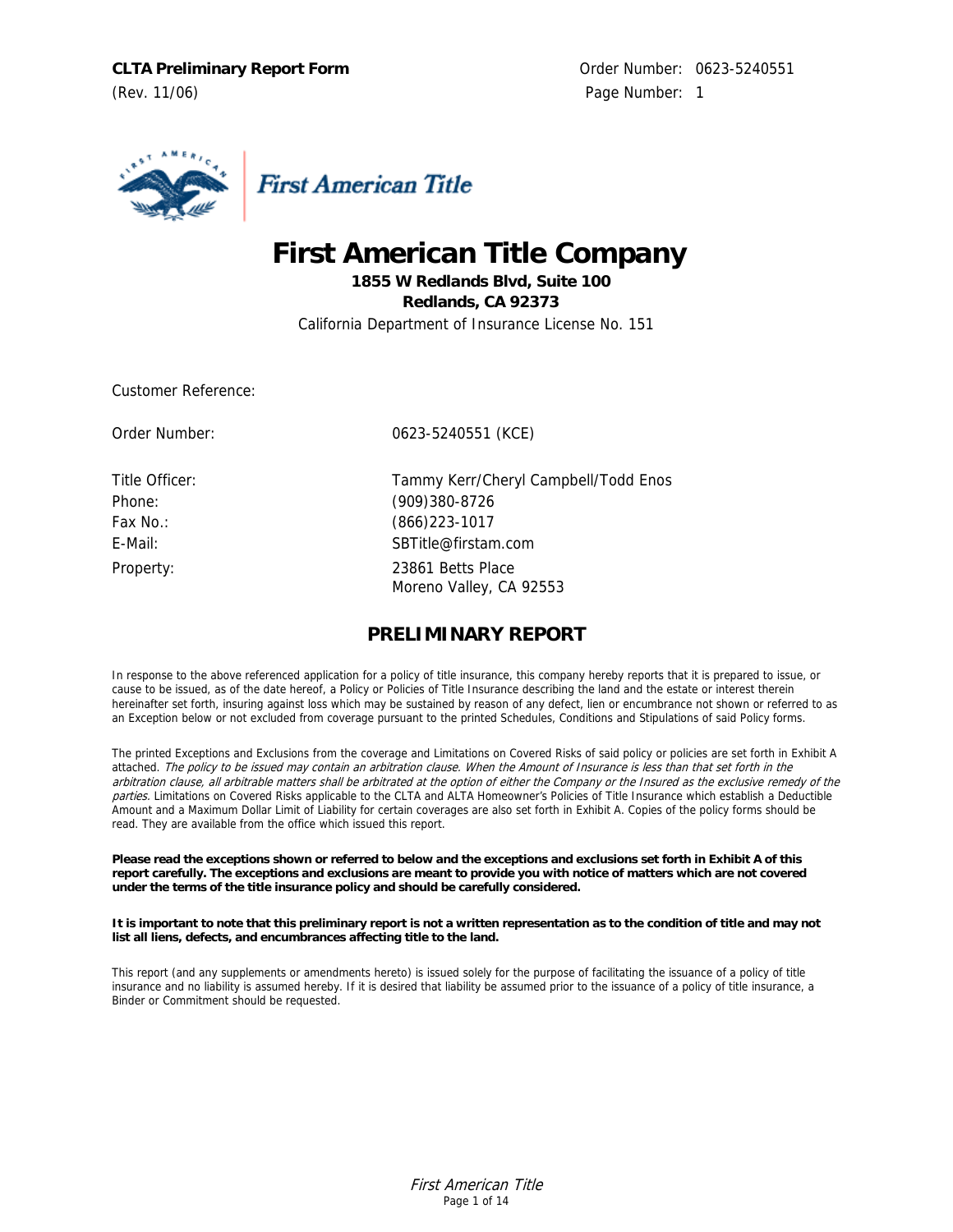Dated as of July 18, 2016 at 7:30 A.M.

The form of Policy of title insurance contemplated by this report is:

ALTA/CLTA Homeowner's (EAGLE) Policy of Title Insurance (2010) and ALTA Ext Loan Policy 1056.06 (06-17-06) if the land described is an improved residential lot or condominium unit on which there is located a one-to-four family residence; or ALTA Standard Owner's Policy 2006 (WRE 06-17-06) and the ALTA Loan Policy 2006 (06-17-06) if the land described is an unimproved residential lot or condominium unit

A specific request should be made if another form or additional coverage is desired.

Title to said estate or interest at the date hereof is vested in:

Arthur A. Wantanabe, an unmarried, divorced man

The estate or interest in the land hereinafter described or referred to covered by this Report is:

### FEE

The Land referred to herein is described as follows:

(See attached Legal Description)

At the date hereof exceptions to coverage in addition to the printed Exceptions and Exclusions in said policy form would be as follows:

- 1. General and special taxes and assessments for the fiscal year 2016-2017, a lien not yet due or payable.
- 2. The lien of supplemental taxes, if any, assessed pursuant to Chapter 3.5 commencing with Section 75 of the California Revenue and Taxation Code.
- 3. A RIGHT OF WAY OVER, UNDER, THROUGH AND UPON SAID LAND AND EVERY PART THEREOF, FOR ALL NECESSARY PIPELINES, DITCHES AND FLUMES; ALSO, THE RIGHT TO ENTER UPON SAID LAND, AT ANY AND ALL TIMES, TO LAY, CONSTRUCT AND REPAIR SAID PIPELINES, DITCHES AND FLUMES, TOGETHER WITH THE RIGHT TO CONDUCT WATER IN AND THROUGH SAME, AS RESERVED TO THE BEAR VALLEY AND ALESSANDRO DEVELOPMENT COMPANY; THE EXACT LOCATION THEREOF NOT BEING DISCLOSED BY THE RECORDS.
- 4. An easement for CONDUITS and incidental purposes in the document recorded March 23, 1959 as INSTRUMENT NO. 24049 of Official Records.

The location of the easement cannot be determined from record information.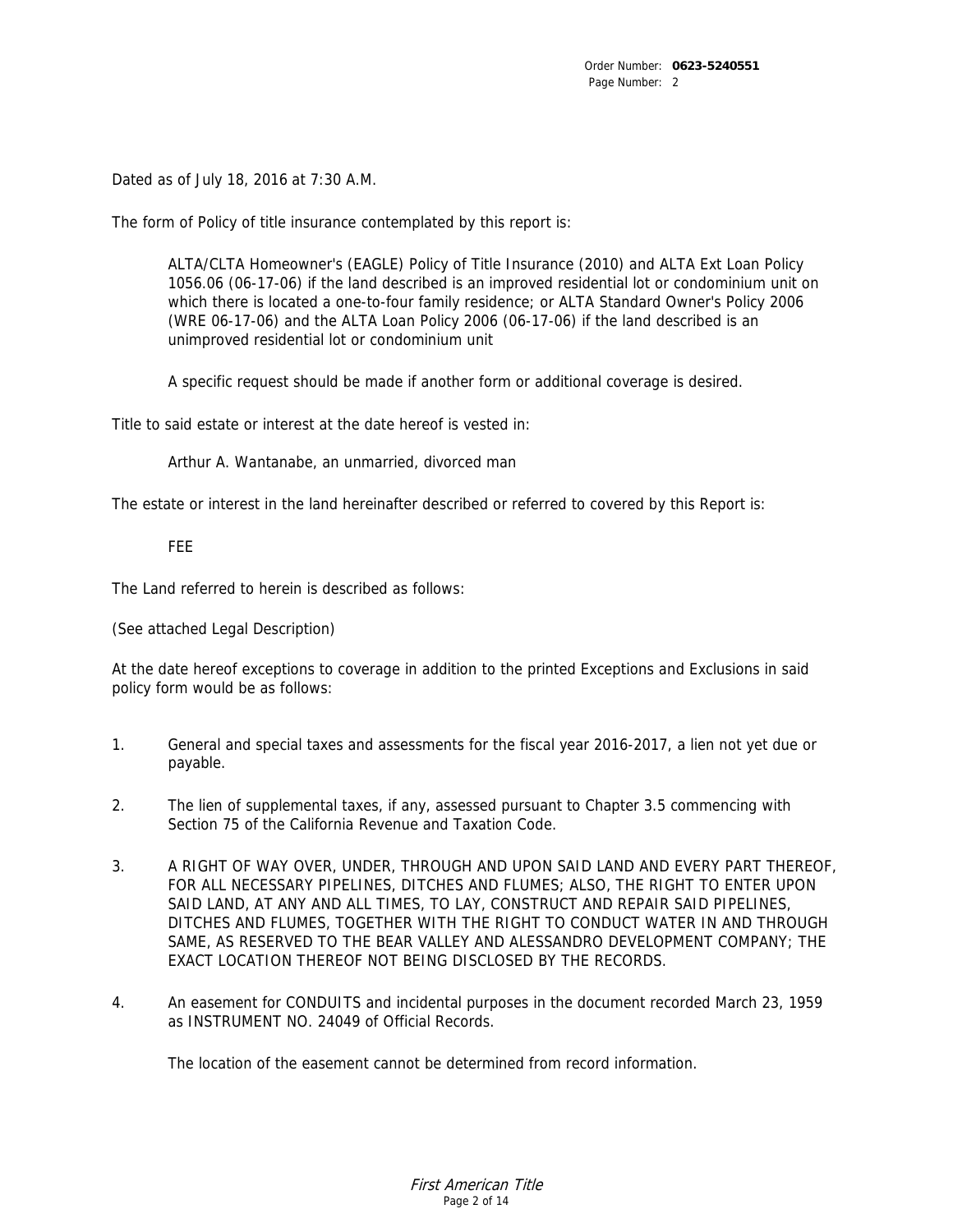5. Covenants, conditions, restrictions and easements in the document recorded September 24, 1969 as INSTRUMENT NO. 98071 of Official Records, which provide that a violation thereof shall not defeat or render invalid the lien of any first mortgage or deed of trust made in good faith and for value, but deleting any covenant, condition, or restriction indicating a preference, limitation or discrimination based on race, color, religion, sex, sexual orientation, familial status, disability, handicap, national origin, genetic information, gender, gender identity, gender expression, source of income (as defined in California Government Code § 12955(p)) or ancestry, to the extent such covenants, conditions or restrictions violation 42 U.S.C. § 3604(c) or California Government Code § 12955. Lawful restrictions under state and federal law on the age of occupants in senior housing or housing for older persons shall not be construed as restrictions based on familial status.

Document(s) declaring modifications thereof recorded April 05, 1972 as INSTRUMENT NO. 44054 of Official Records.

- 6. AN EASEMENT FOR THE HEREINAFTER SPECIFIC PURPOSE AND INCIDENTAL PURPOSES, IN FAVOR OF EASTERN MUNICIPAL WATER DISTRICT, A MUNICIPAL WATER DISTRICT, IN INSTRUMENT RECORDED BY QUITCLAIM DEED RECORDED MARCH 4, 1955 IN BOOK 1702 PAGE 559 AS INSTRUMENT NO. 14574 OF OFFICIAL RECORDS OF RIVERSIDE COUNTY, CALIFORNIA, AND AS SET OUT IN MEMO OF AGREEMENT RECORDED MARCH 4, 1955 IN BOOK 1702 PAGE 467 AS INSTRUMENT NO. 14576 OF OFFICIAL RECORDS OF RIVERSIDE COUNTY, CALIFORNIA, AND IN SUPPLEMENTAL AGREEMENT RECORDED MARCH 4, 1955 IN BOOK 1702 PAGE 552 AS INSTRUMENT NO. 14575 OF OFFICIAL RECORDS OF RIVERSIDE COUNTY, CALIFORNIA. SAID EASEMENT IS FOR PIPELINES AND INCIDENTAL PURPOSES, AND CANNOT BE LOCATED FROM THE RECORDS.
- 7. Covenants, conditions, restrictions and easements in the document recorded January 19, 1983 as INSTRUMENT NO. 11103 of Official Records, which provide that a violation thereof shall not defeat or render invalid the lien of any first mortgage or deed of trust made in good faith and for value, but deleting any covenant, condition, or restriction indicating a preference, limitation or discrimination based on race, color, religion, sex, sexual orientation, familial status, disability, handicap, national origin, genetic information, gender, gender identity, gender expression, source of income (as defined in California Government Code § 12955(p)) or ancestry, to the extent such covenants, conditions or restrictions violation 42 U.S.C. § 3604(c) or California Government Code § 12955. Lawful restrictions under state and federal law on the age of occupants in senior housing or housing for older persons shall not be construed as restrictions based on familial status.
- 8. An easement for UTILITIES and incidental purposes in the document recorded May 11, 1983 as INSTRUMENT NO. 91763 of Official Records.
- 9. Water rights, claims or title to water, whether or not shown by the public records.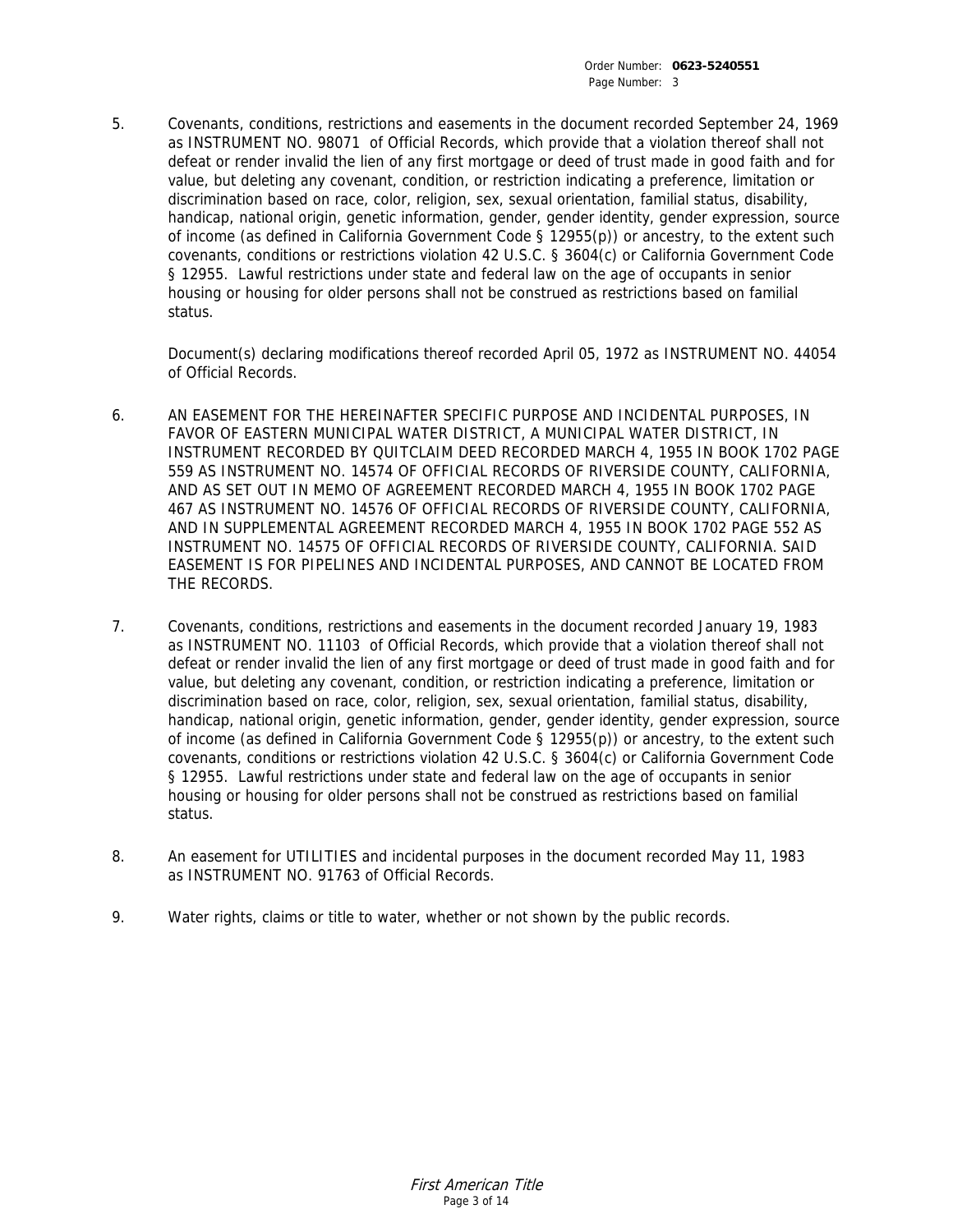# **INFORMATIONAL NOTES**

Note: The policy to be issued may contain an arbitration clause. When the Amount of Insurance is less than the certain dollar amount set forth in any applicable arbitration clause, all arbitrable matters shall be arbitrated at the option of either the Company or the Insured as the exclusive remedy of the parties. If you desire to review the terms of the policy, including any arbitration clause that may be included, contact the office that issued this Commitment or Report to obtain a sample of the policy jacket for the policy that is to be issued in connection with your transaction.

1. General and special taxes and assessments for the fiscal year 2015-2016.

| \$610.77, PAID |
|----------------|
| \$0.00         |
| \$610.77, PAID |
| \$0.00         |
| 021-236        |
| 296-251-018-4  |
|                |

2. This report is preparatory to the issuance of an ALTA Loan Policy. We have no knowledge of any fact which would preclude the issuance of the policy with CLTA endorsement forms 100 and 116 and if applicable, 115 and 116.2 attached.

When issued, the CLTA endorsement form 116 or 116.2, if applicable will reference a(n) Single Family Residence known as 23861 BETTS PLACE, MORENO VALLEY, CA.

3. According to the public records, there has been no conveyance of the land within a period of twenty-four months prior to the date of this report, except as follows:

None

4. We find no open deeds of trust. Escrow please confirm before closing.

NOTE to proposed insured lender only: No Private transfer fee covenant, as defined in Federal Housing Finance Agency Final Rule 12 CFR Part 1228, that was created and first appears in the Public Records on or after February 8, 2011, encumbers the Title except as follows: None

The map attached, if any, may or may not be a survey of the land depicted hereon. First American expressly disclaims any liability for loss or damage which may result from reliance on this map except to the extent coverage for such loss or damage is expressly provided by the terms and provisions of the title insurance policy, if any, to which this map is attached.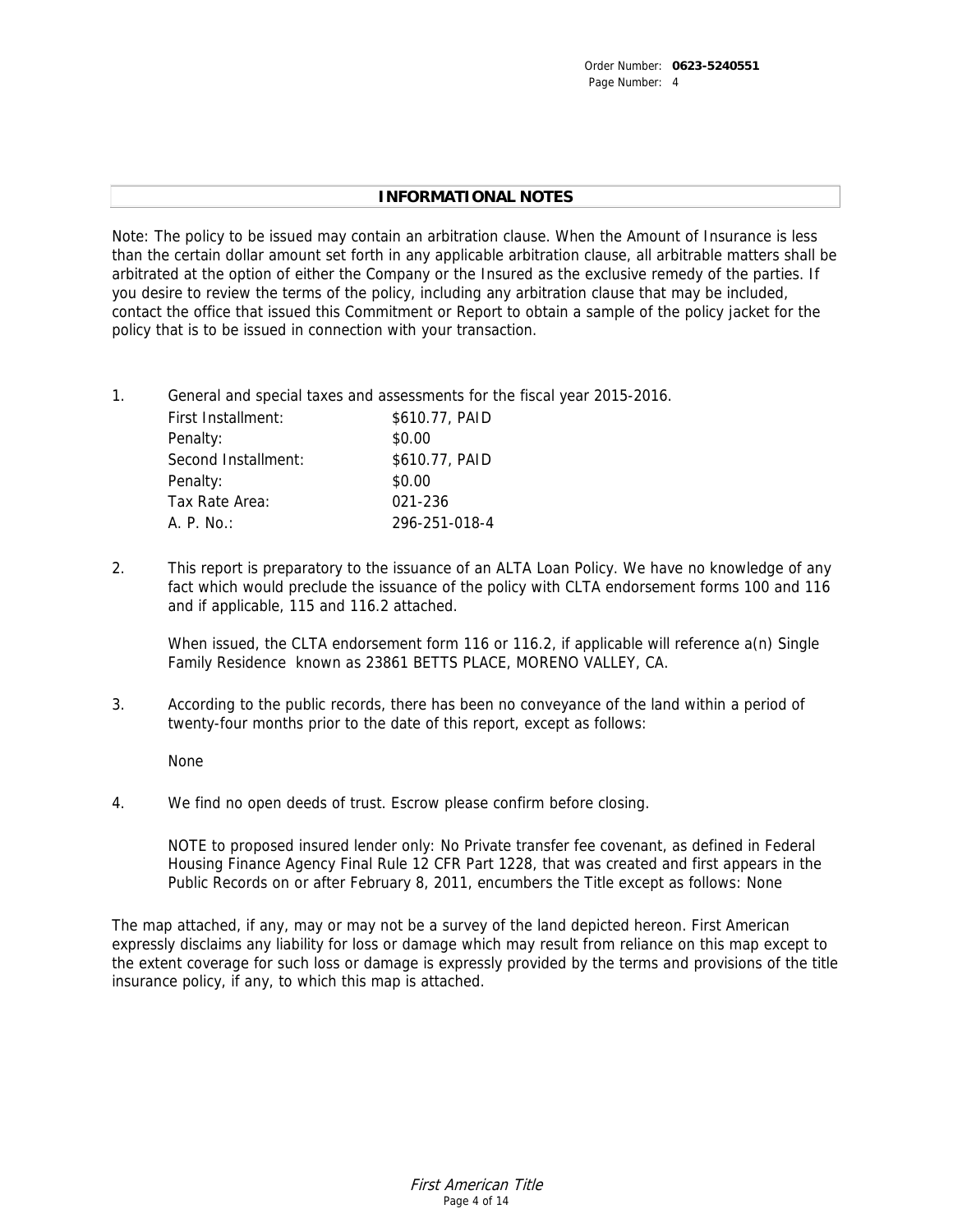## **LEGAL DESCRIPTION**

Real property in the City of Moreno Valley, County of Riverside, State of California, described as follows:

LOT 18 OF TRACT NO. 18470 AS PER MAP RECORDED IN BOOK 128 PAGES 89-90 OF MAPS, IN THE OFFICE OF THE COUNTY RECORDER OF SAID COUNTY.

EXCEPTING THEREFROM ALL MINERALS, OIL, GAS, PETROLEUM, OTHER HYDROCARBON SUBSTANCES AND ALL UNDERGROUND WATER IN OR UNDER OR WHICH MAY BE PRODUCED FROM SAID LAND WHICH UNDERLIES A PLANE PARALLEL TO AND 550 FEET BELOW THE SURFACE OF SAID LAND FOR THE PURPOSE OF PROSPECTING FOR, THE EXPLORATION, DEVELOPMENT, PRODUCTION, EXTRACTION AND TAKING OF SAID MINERALS, OIL, GAS, PETROLEUM, OTHER HYDROCARBON SUBSTANCES AND WATER FROM SAID LAND BY MEANS OF MINES, WELLS, DERRICKS OR OTHER EQUIPMENT FROM SURFACE LOCATIONS OR ADJOINING OR NEIGHBORING LAND LYING OUTSIDE OF THE ABOVE DESCRIBED LAND, IT BEING UNDERSTOOD THAT THE OWNER OF SUCH MINERALS, OIL, GAS, PETROLEUM, OTHER HYDROCARBON SUBSTANCES AND WATER, AS SET FORTH ABOVE, SHALL HAVE NO RIGHT TO ENTER UPON THE SURFACE OF THE ABOVE DESCRIBED LAND NOR TO USE ANY OF THE SAID LAND OR ANY PORTION THEREOF ABOVE SAID PLANE PARALLEL TO AND 550 FEET BELOW THE SURFACE OF SAID LAND FOR ANY PURPOSE WHATSOEVER.

APN: 296-251-018-4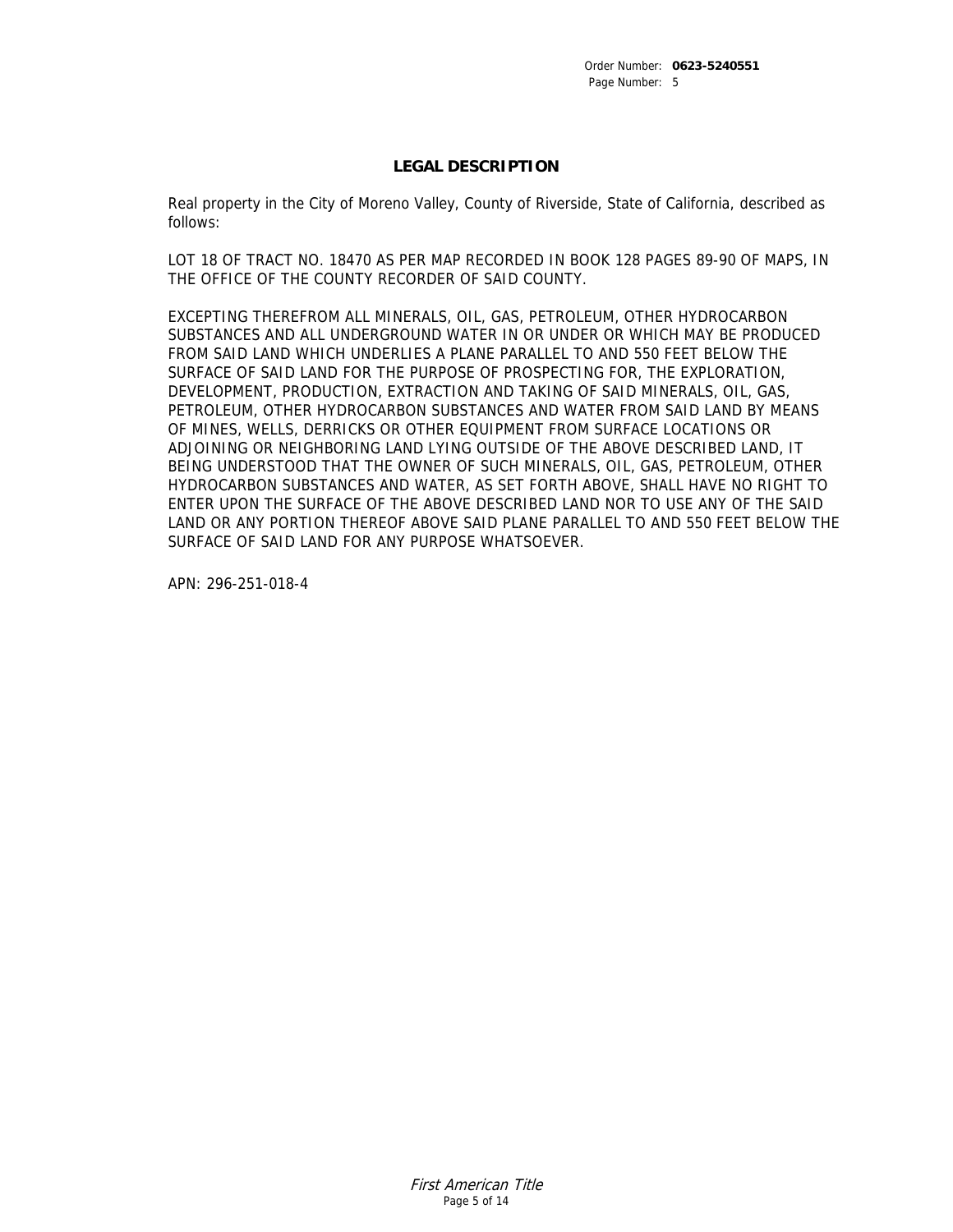

Page Number: 6

Order Number: **0623-5240551**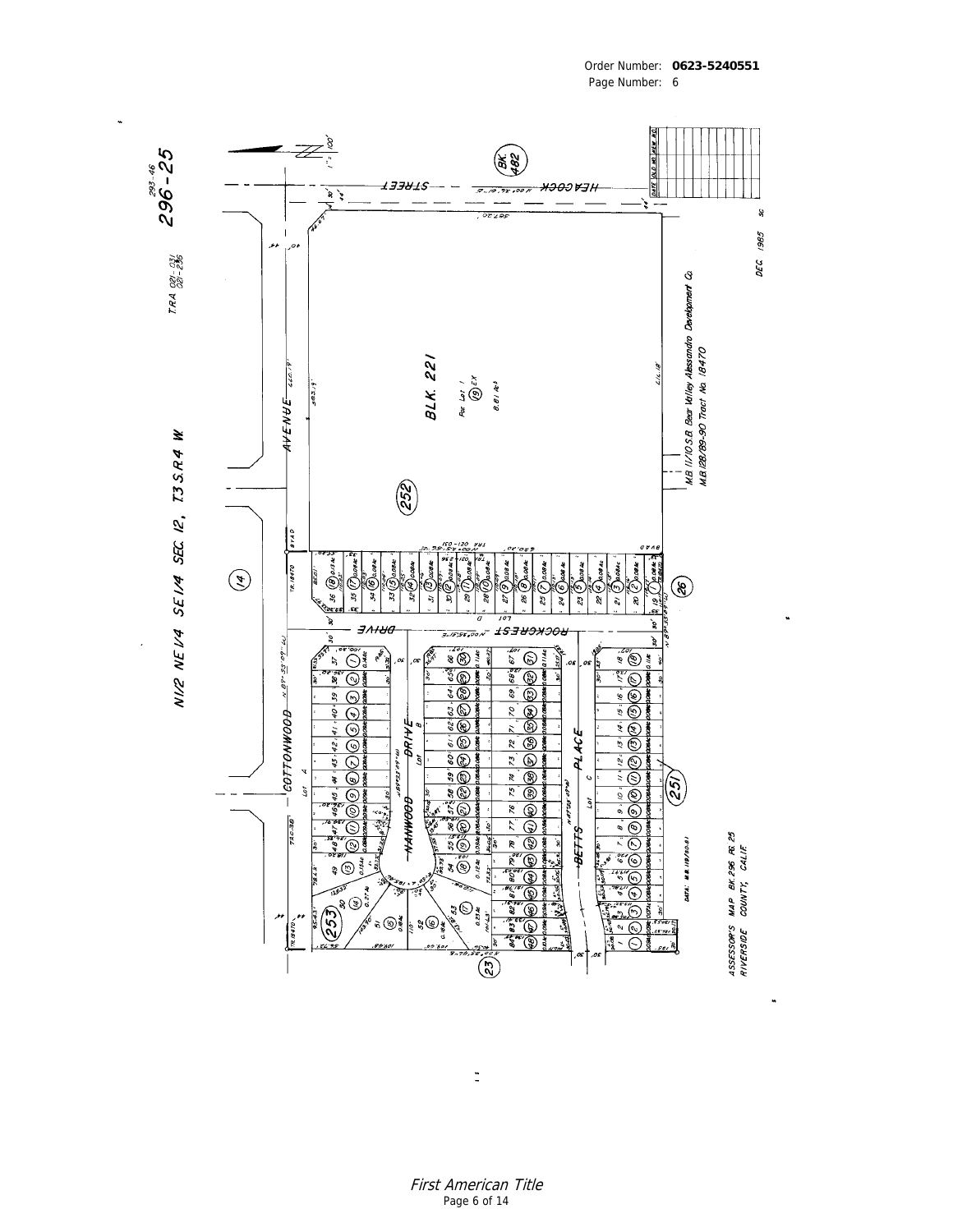# **NOTICE**

Section 12413.1 of the California Insurance Code, effective January 1, 1990, requires that any title insurance company, underwritten title company, or controlled escrow company handling funds in an escrow or sub-escrow capacity, wait a specified number of days after depositing funds, before recording any documents in connection with the transaction or disbursing funds. This statute allows for funds deposited by wire transfer to be disbursed the same day as deposit. In the case of cashier's checks or certified checks, funds may be disbursed the next day after deposit. In order to avoid unnecessary delays of three to seven days, or more, please use wire transfer, cashier's checks, or certified checks whenever possible.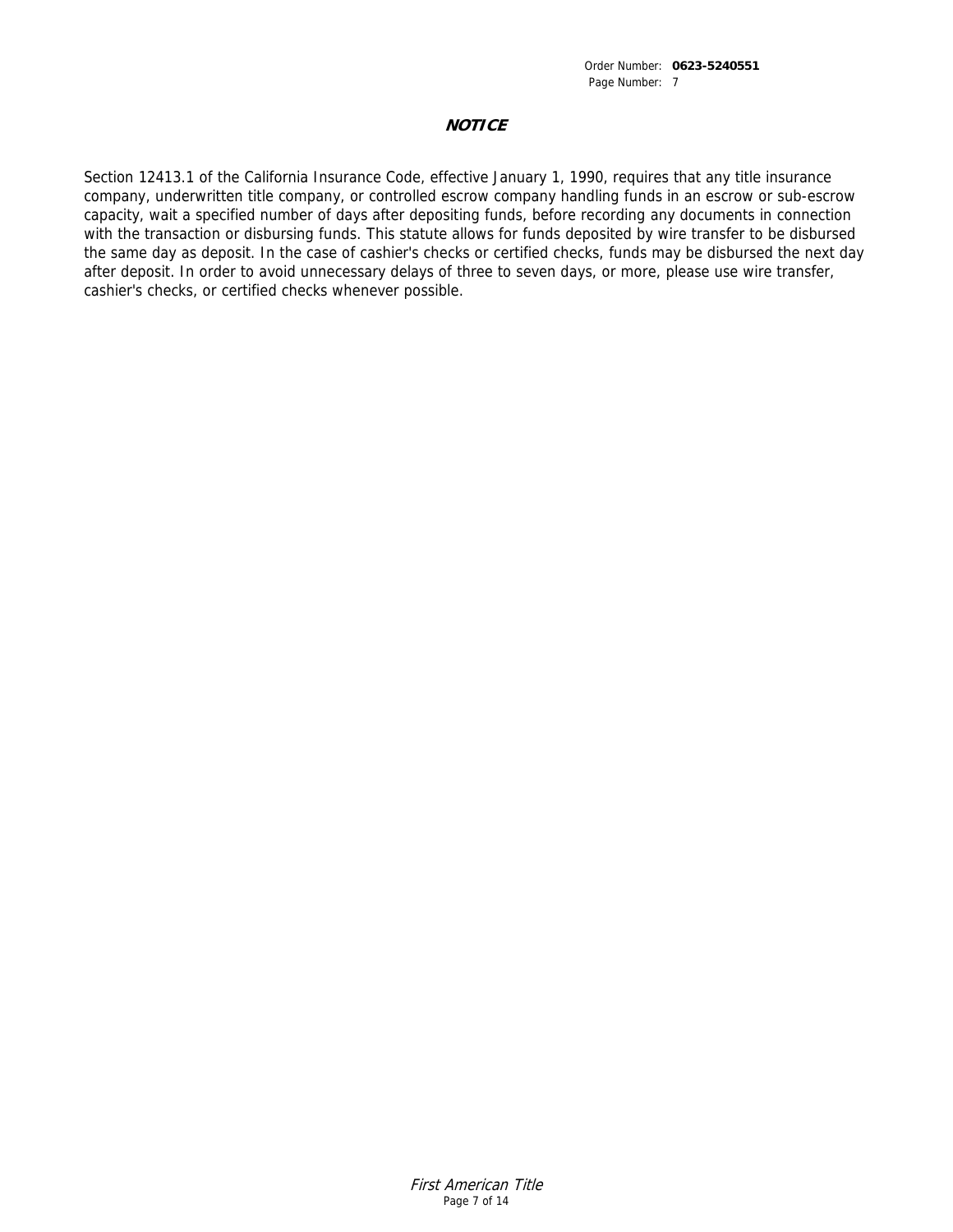Order Number: **0623-5240551**  Page Number: 8



**First American Title** 

First American Title Company 1855 W Redlands Blvd, Suite 100 Redlands, CA 92373 (909)889-0311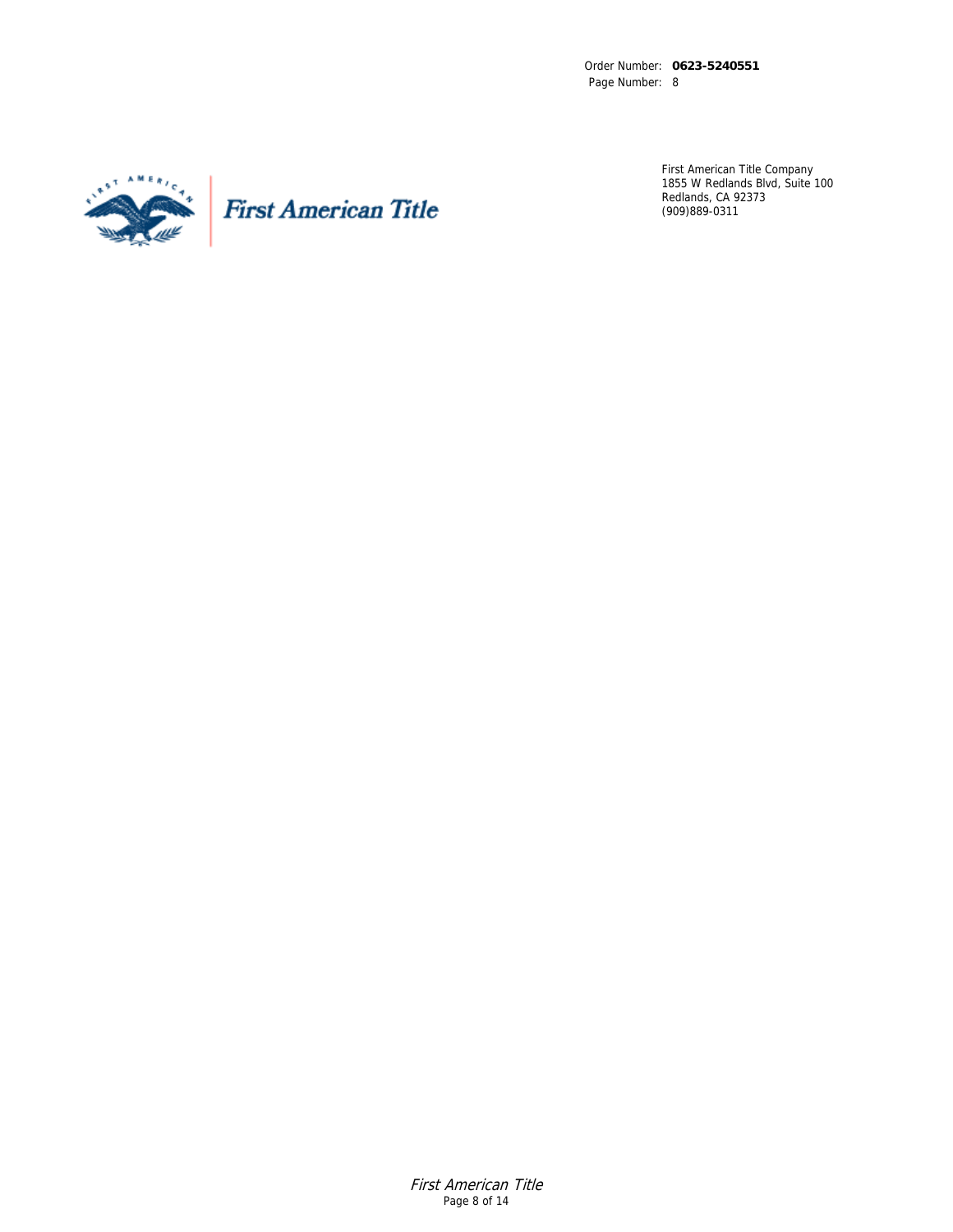# **WIRE INSTRUCTIONS**

**for**

 **First American Title Company, Demand/Draft Sub-Escrow Deposits San Bernardino County, California** 

| <b>PAYABLE TO:</b>                                  | First American Title Company               |
|-----------------------------------------------------|--------------------------------------------|
| <b>BANK:</b>                                        | <b>First American Trust, FSB</b>           |
| ADDRESS:                                            | 5 First American Way, Santa Ana, CA 92707  |
| <b>ACCOUNT NO:</b>                                  | 3004220000                                 |
| <b>ROUTING NUMBER:</b>                              | 122241255                                  |
| PLEASE REFERENCE THE FOLLOWING:<br><b>PROPERTY:</b> | 23861 Betts Place, Moreno Valley, CA 92553 |

FILE NUMBER: 0623-5240551 (KCE)

PLEASE USE THE ABOVE INFORMATION WHEN WIRING FUNDS TO **First American Title Company**. **FUNDS MUST BE WIRED FROM A BANK WITHIN THE UNITED STATES.** PLEASE NOTIFY **Tammy Kerr/Cheryl Campbell/Todd Enos**  AT **(909)380-8726** OR **SBTitle@firstam.com** WHEN YOU HAVE TRANSMITTED YOUR WIRE.

IF YOUR FUNDS ARE BEING WIRED FROM A NON-U.S. BANK, ADDITIONAL CHARGES MAY APPLY. PLEASE CONTACT YOUR ESCROW OFFICER/CLOSER FOR INTERNATIONAL WIRING INSTRUCTIONS.

AN ACH TRANSFER CANNOT BE ACCEPTED FOR CLOSING, BECAUSE IT IS NOT THE SAME AS A WIRE AND REQUIRES ADDITIONAL TIME FOR CLEARANCE.

**FIRST AMERICAN TRUST CONTACT INFO:** Banking Services 1-877-600-9473

# **ALL WIRES WILL BE RETURNED IF THE FILE NUMBER AND/OR PROPERTY REFERENCE ARE NOT INCLUDED**

With cyber crimes on the increase, it is important to be ever vigilant. If you receive an e-mail or any other communication that appears to be generated from a First American employee that contains new, revised or altered bank wire instructions, consider it suspect and call our office at a number you trust. Our bank wire instructions seldom change.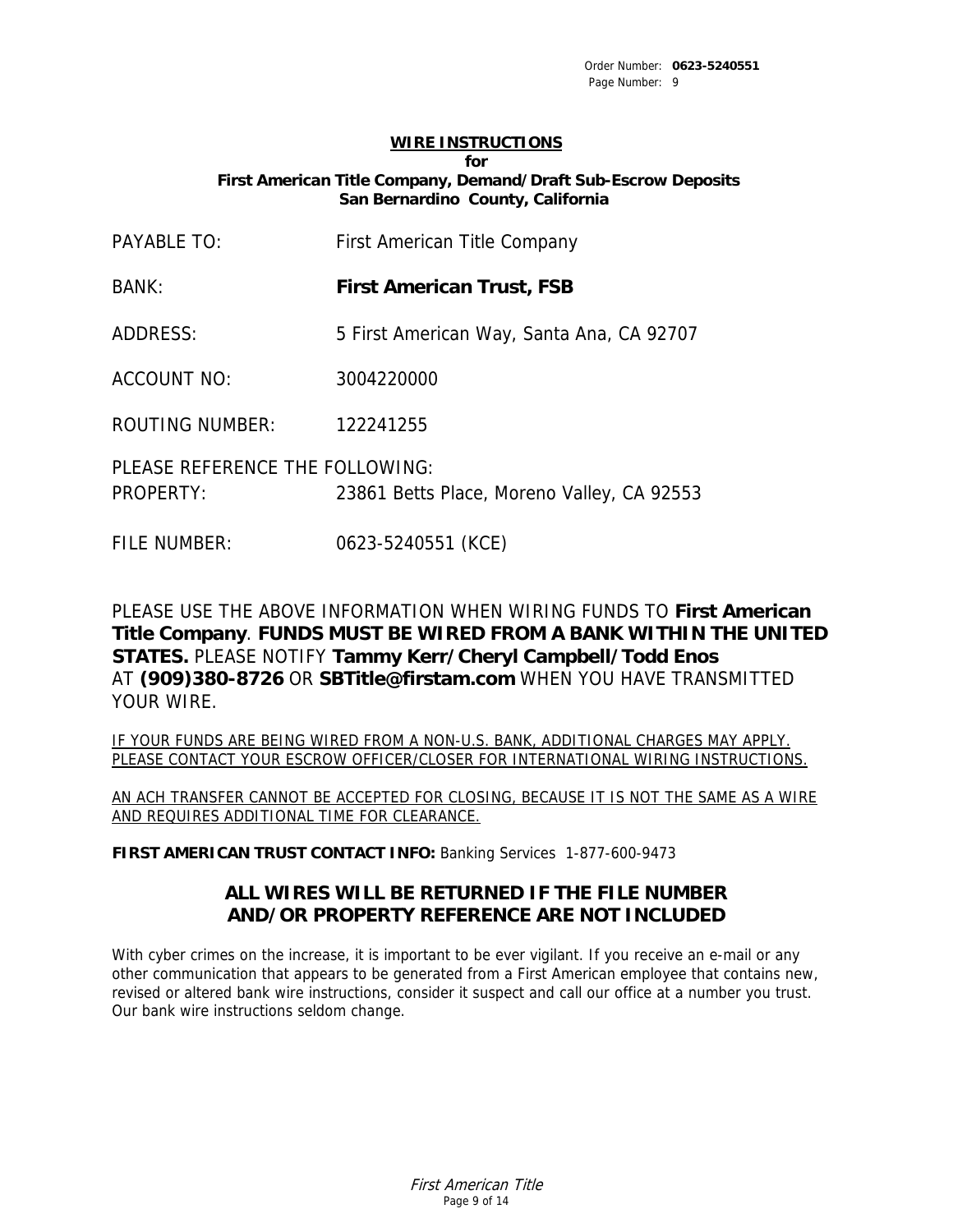#### **EXHIBIT A LIST OF PRINTED EXCEPTIONS AND EXCLUSIONS (BY POLICY TYPE)**

### **CLTA/ALTA HOMEOWNER'S POLICY OF TITLE INSURANCE (02-03-10) EXCLUSIONS**

In addition to the Exceptions in Schedule B, You are not insured against loss, costs, attorneys' fees, and expenses resulting from:

- 1. Governmental police power, and the existence or violation of those portions of any law or government regulation concerning:
	- (a) building; (a) improvements on the Land;
	- (b) zoning; (e) land division; and
	- (c) land use; (f) environmental protection.

This Exclusion does not limit the coverage described in Covered Risk 8.a., 14, 15, 16, 18, 19, 20, 23 or 27.

- 2. The failure of Your existing structures, or any part of them, to be constructed in accordance with applicable building codes. This Exclusion does not limit the coverage described in Covered Risk 14 or 15.
- 3. The right to take the Land by condemning it. This Exclusion does not limit the coverage described in Covered Risk 17.
- 4. Risks:

(a) that are created, allowed, or agreed to by You, whether or not they are recorded in the Public Records;

 (b) that are Known to You at the Policy Date, but not to Us, unless they are recorded in the Public Records at the Policy Date; (c) that result in no loss to You; or

(d) that first occur after the Policy Date - this does not limit the coverage described in Covered Risk 7, 8.e., 25, 26, 27 or 28.

- 5. Failure to pay value for Your Title.
- 6. Lack of a right:

 (a) to any land outside the area specifically described and referred to in paragraph 3 of Schedule A; and (b) in streets, alleys, or waterways that touch the Land.

This Exclusion does not limit the coverage described in Covered Risk 11 or 21.

7. The transfer of the Title to You is invalid as a preferential transfer or as a fraudulent transfer or conveyance under federal bankruptcy, state insolvency, or similar creditors' rights laws.

### **LIMITATIONS ON COVERED RISKS**

Your insurance for the following Covered Risks is limited on the Owner's Coverage Statement as follows: For Covered Risk 16, 18, 19, and 21 Your Deductible Amount and Our Maximum Dollar Limit of Liability shown in Schedule A.

| Your Deductible Amount                                                 | Our Maximum Dollar<br>Limit of Liability |
|------------------------------------------------------------------------|------------------------------------------|
| Covered Risk 16: 1% of Policy Amount or \$2,500.00 (whichever is less) | \$10,000.00                              |
| Covered Risk 18: 1% of Policy Amount or \$5,000.00 (whichever is less) | \$25,000.00                              |
| Covered Risk 19: 1% of Policy Amount or \$5,000.00 (whichever is less) | \$25,000.00                              |
| Covered Risk 21: 1% of Policy Amount or \$2,500.00 (whichever is less) | \$5,000.00                               |

### **ALTA RESIDENTIAL TITLE INSURANCE POLICY (6-1-87) EXCLUSIONS**

In addition to the Exceptions in Schedule B, you are not insured against loss, costs, attorneys' fees, and expenses resulting from:

- 1. Governmental police power, and the existence or violation of any law or government regulation. This includes building and zoning ordinances and also laws and regulations concerning:
	- (a) and use
	- (b) improvements on the land
	- (c) and division
	- (d) environmental protection

 This exclusion does not apply to violations or the enforcement of these matters which appear in the public records at Policy Date. This exclusion does not limit the zoning coverage described in Items 12 and 13 of Covered Title Risks.

2. The right to take the land by condemning it, unless: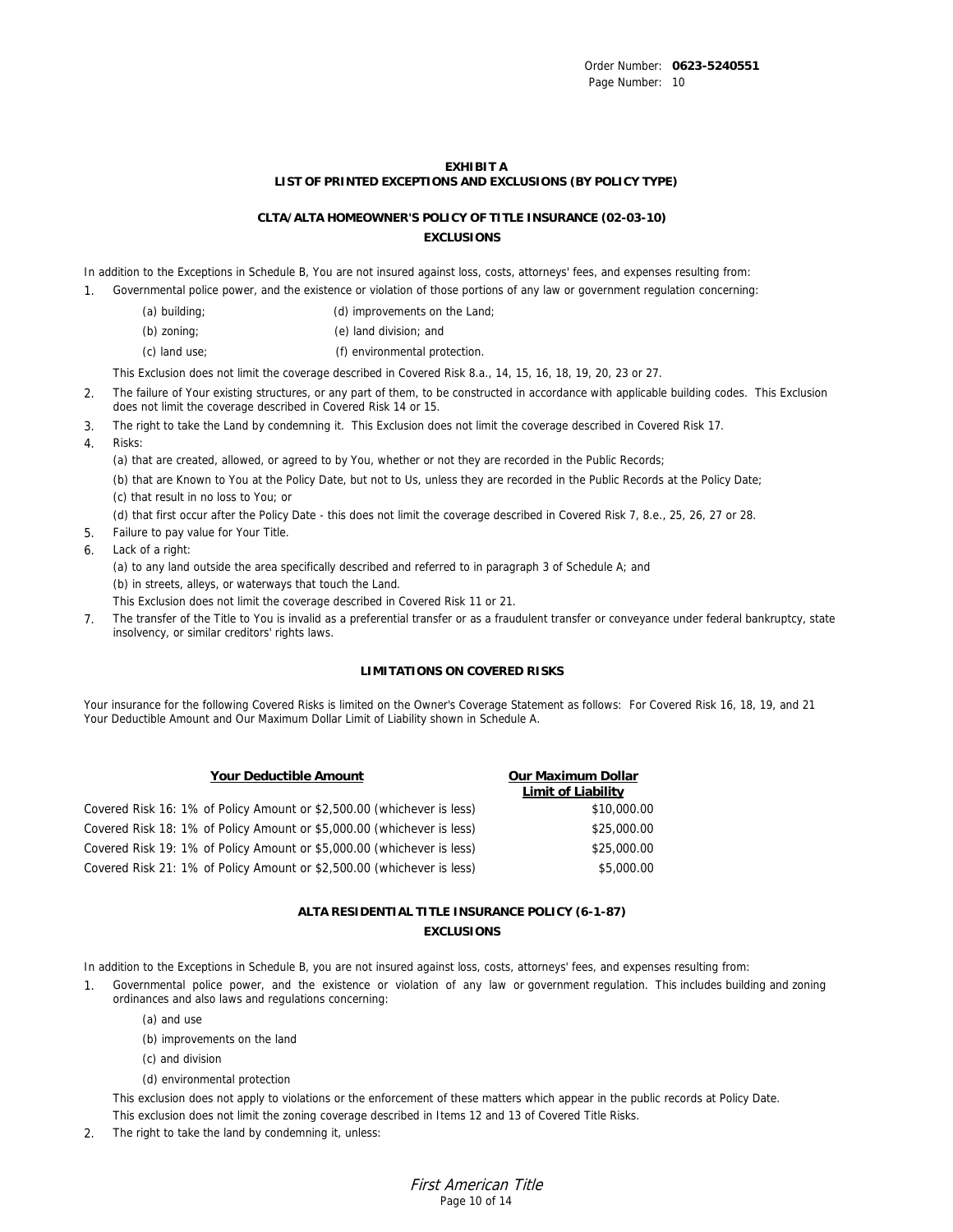Order Number: **0623-5240551**  Page Number: 11

(a) a notice of exercising the right appears in the public records on the Policy Date

(b) the taking happened prior to the Policy Date and is binding on you if you bought the land without knowing of the taking

3. Title Risks:

(a) that are created, allowed, or agreed to by you

(b) that are known to you, but not to us, on the Policy Date -- unless they appeared in the public records

(c) that result in no loss to you

(d) that first affect your title after the Policy Date -- this does not limit the labor and material lien coverage in Item 8 of Covered Title Risks

- 4. Failure to pay value for your title.
- 5. Lack of a right:

(a) to any land outside the area specifically described and referred to in Item 3 of Schedule A OR

(b) in streets, alleys, or waterways that touch your land

This exclusion does not limit the access coverage in Item 5 of Covered Title Risks.

### **2006 ALTA LOAN POLICY (06-17-06) EXCLUSIONS FROM COVERAGE**

The following matters are expressly excluded from the coverage of this policy, and the Company will not pay loss or damage, costs, attorneys' fees, or expenses that arise by reason of:

- 1. (a) Any law, ordinance, permit, or governmental regulation (including those relating to building and zoning) restricting, regulating, prohibiting, or relating to
	- (i) the occupancy, use, or enjoyment of the Land;
	- (ii) the character, dimensions, or location of any improvement erected on the Land;
	- (iii) the subdivision of land; or
	- (iv) environmental protection;

 or the effect of any violation of these laws, ordinances, or governmental regulations. This Exclusion 1(a) does not modify or limit the coverage provided under Covered Risk 5.

(b) Any governmental police power. This Exclusion 1(b) does not modify or limit the coverage provided under Covered Risk 6.

- 2. Rights of eminent domain. This Exclusion does not modify or limit the coverage provided under Covered Risk 7 or 8.
- 3. Defects, liens, encumbrances, adverse claims, or other matters
	- (a) created, suffered, assumed, or agreed to by the Insured Claimant;

 (b) not Known to the Company, not recorded in the Public Records at Date of Policy, but Known to the Insured Claimant and not disclosed in writing to the Company by the Insured Claimant prior to the date the Insured Claimant became an Insured under this policy; (c) resulting in no loss or damage to the Insured Claimant;

 (d) attaching or created subsequent to Date of Policy (however, this does not modify or limit the coverage provided under Covered Risk 11, 13, or 14); or

- (e) resulting in loss or damage that would not have been sustained if the Insured Claimant had paid value for the Insured Mortgage.
- 4. Unenforceability of the lien of the Insured Mortgage because of the inability or failure of an Insured to comply with applicable doingbusiness laws of the state where the Land is situated.
- 5. Invalidity or unenforceability in whole or in part of the lien of the Insured Mortgage that arises out of the transaction evidenced by the Insured Mortgage and is based upon usury or any consumer credit protection or truth-in-lending law.
- 6. Any claim, by reason of the operation of federal bankruptcy, state insolvency, or similar creditors' rights laws, that the transaction creating the lien of the Insured Mortgage, is
	- (a) a fraudulent conveyance or fraudulent transfer, or
	- (b) a preferential transfer for any reason not stated in Covered Risk 13(b) of this policy.
- 7. Any lien on the Title for real estate taxes or assessments imposed by governmental authority and created or attaching between Date of Policy and the date of recording of the Insured Mortgage in the Public Records. This Exclusion does not modify or limit the coverage provided under Covered Risk 11(b).

The above policy form may be issued to afford either Standard Coverage or Extended Coverage. In addition to the above Exclusions from Coverage, the Exceptions from Coverage in a Standard Coverage policy will also include the following Exceptions from Coverage:

### **EXCEPTIONS FROM COVERAGE**

This policy does not insure against loss or damage (and the Company will not pay costs, attorneys' fees or expenses) that arise by reason of:

- 1. (a) Taxes or assessments that are not shown as existing liens by the records of any taxing authority that levies taxes or assessments on real property or by the Public Records; (b) proceedings by a public agency that may result in taxes or assessments, or notices of such proceedings, whether or not shown by the records of such agency or by the Public Records.
- 2. Any facts, rights, interests, or claims that are not shown by the Public Records but that could be ascertained by an inspection of the Land or that may be asserted by persons in possession of the Land.
- 3. Easements, liens or encumbrances, or claims thereof, not shown by the Public Records.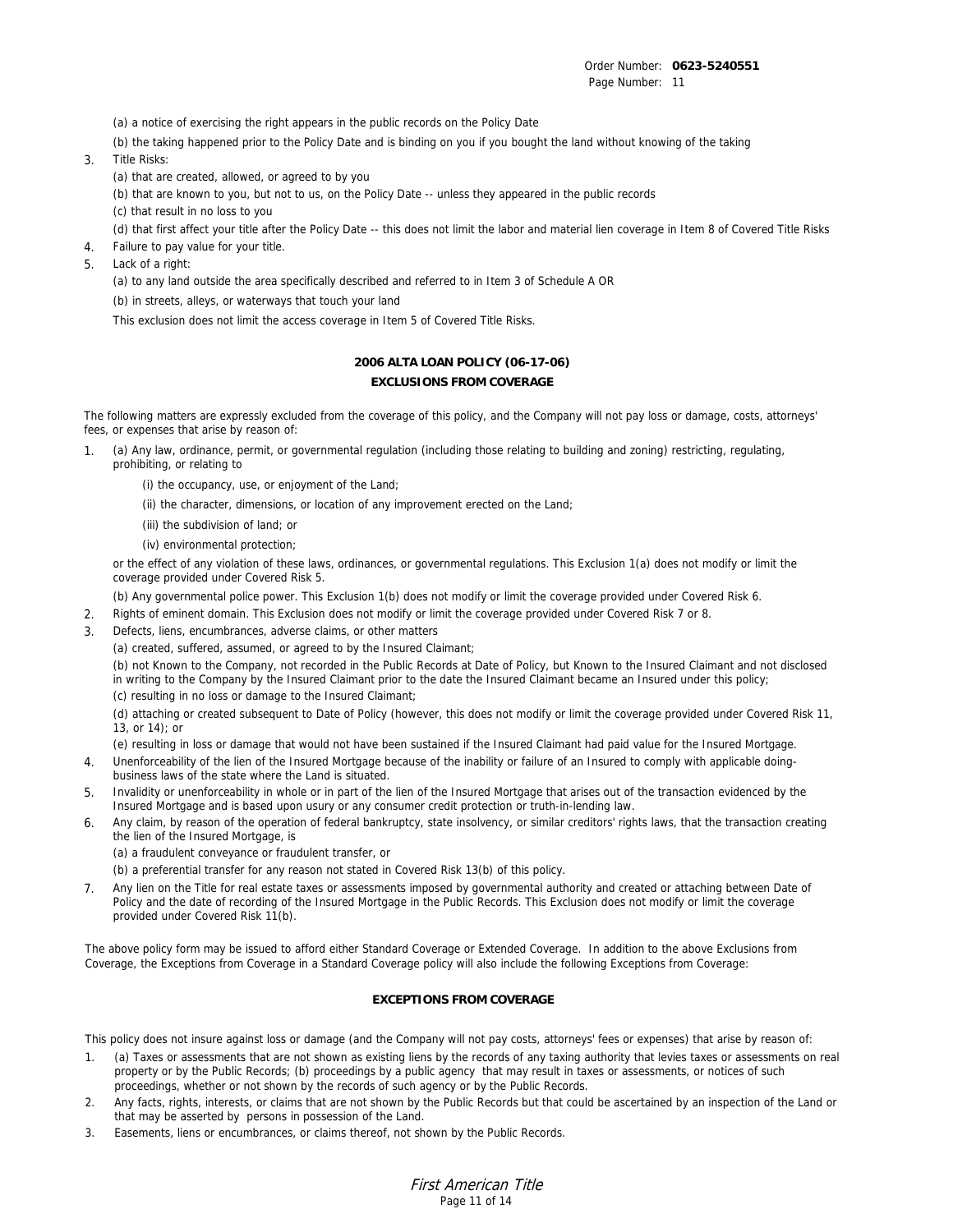- 4. Any encroachment, encumbrance, violation, variation, or adverse circumstance affecting the Title that would be disclosed by an accurate and complete land survey of the Land and not shown by the Public Records.
- 5. (a) Unpatented mining claims; (b) reservations or exceptions in patents or in Acts authorizing the issuance thereof; (c) water rights, claims or title to water, whether or not the matters excepted under (a), (b), or (c) are shown by the Public Records.
- 6. Any lien or right to a lien for services, labor or material not shown by the public records.

### **2006 ALTA OWNER'S POLICY (06-17-06) EXCLUSIONS FROM COVERAGE**

The following matters are expressly excluded from the coverage of this policy, and the Company will not pay loss or damage, costs, attorneys' fees, or expenses that arise by reason of:

- 1. (a) Any law, ordinance, permit, or governmental regulation (including those relating to building and zoning) restricting, regulating, prohibiting, or relating to
	- (i) the occupancy, use, or enjoyment of the Land;
	- (ii) the character, dimensions, or location of any improvement erected on the Land;
	- (iii) the subdivision of land; or
	- (iv) environmental protection;

 or the effect of any violation of these laws, ordinances, or governmental regulations. This Exclusion 1(a) does not modify or limit the coverage provided under Covered Risk 5.

- (b) Any governmental police power. This Exclusion 1(b) does not modify or limit the coverage provided under Covered Risk 6.
- 2. Rights of eminent domain. This Exclusion does not modify or limit the coverage provided under Covered Risk 7 or 8.
- 3. Defects, liens, encumbrances, adverse claims, or other matters
	- (a) created, suffered, assumed, or agreed to by the Insured Claimant;

 (b) not Known to the Company, not recorded in the Public Records at Date of Policy, but Known to the Insured Claimant and not disclosed in writing to the Company by the Insured Claimant prior to the date the Insured Claimant became an Insured under this policy; (c) resulting in no loss or damage to the Insured Claimant;

 (d) attaching or created subsequent to Date of Policy (however, this does not modify or limit the coverage provided under Covered Risk 9 or 10); or

- (e) resulting in loss or damage that would not have been sustained if the Insured Claimant had paid value for the Title.
- 4. Any claim, by reason of the operation of federal bankruptcy, state insolvency, or similar creditors' rights laws, that the transaction vesting the Title as shown in Schedule A, is
	- (a) a fraudulent conveyance or fraudulent transfer, or
	- (b) a preferential transfer for any reason not stated in Covered Risk 9 of this policy.
- 5. Any lien on the Title for real estate taxes or assessments imposed by governmental authority and created or attaching between Date of Policy and the date of recording of the deed or other instrument of transfer in the Public Records that vests Title as shown in Schedule A.

The above policy form may be issued to afford either Standard Coverage or Extended Coverage. In addition to the above Exclusions from Coverage, the Exceptions from Coverage in a Standard Coverage policy will also include the following Exceptions from Coverage:

### **EXCEPTIONS FROM COVERAGE**

This policy does not insure against loss or damage (and the Company will not pay costs, attorneys' fees or expenses) that arise by reason of:

- 1. (a) Taxes or assessments that are not shown as existing liens by the records of any taxing authority that levies taxes or assessments on real property or by the Public Records; (b) proceedings by a public agency that may result in taxes or assessments, or notices of such proceedings, whether or not shown by the records of such agency or by the Public Records.
- 2. Any facts, rights, interests, or claims that are not shown by the Public Records but that could be ascertained by an inspection of the Land or that may be asserted by persons in possession of the Land.
- 3. Easements, liens or encumbrances, or claims thereof, not shown by the Public Records.
- 4. Any encroachment, encumbrance, violation, variation, or adverse circumstance affecting the Title that would be disclosed by an accurate and complete land survey of the Land and not shown by the Public Records.
- 5. (a) Unpatented mining claims; (b) reservations or exceptions in patents or in Acts authorizing the issuance thereof; (c) water rights, claims or title to water, whether or not the matters excepted under (a), (b), or (c) are shown by the Public Records.
- 6. Any lien or right to a lien for services, labor or material not shown by the public records.

### **ALTA EXPANDED COVERAGE RESIDENTIAL LOAN POLICY (07-26-10) EXCLUSIONS FROM COVERAGE**

The following matters are expressly excluded from the coverage of this policy, and the Company will not pay loss or damage, costs, attorneys' fees, or expenses that arise by reason of: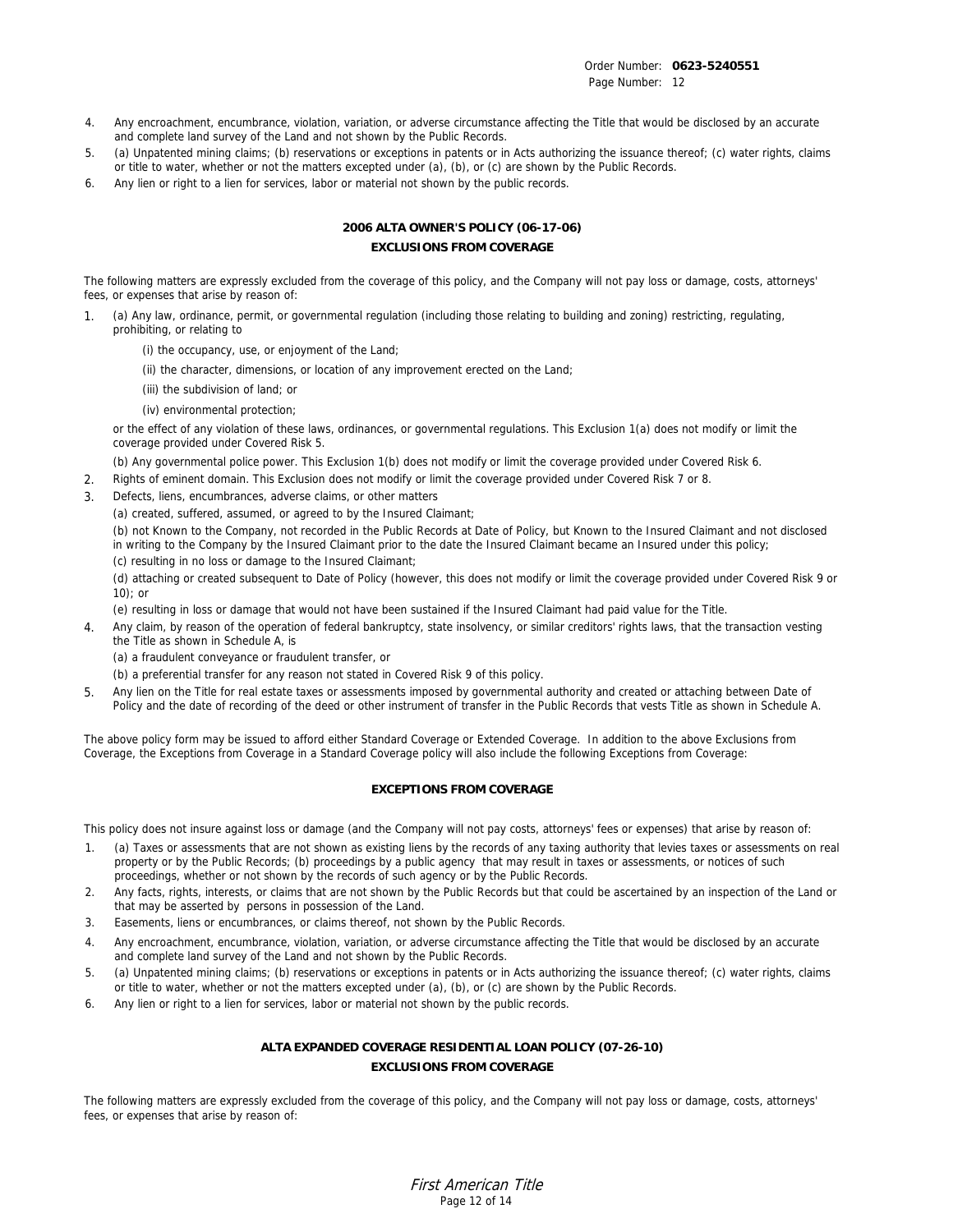- 1. (a) Any law, ordinance, permit, or governmental regulation (including those relating to building and zoning) restricting, regulating, prohibiting, or relating to
	- (i) the occupancy, use, or enjoyment of the Land;
	- (ii) the character, dimensions, or location of any improvement erected on the Land;
	- (iii) the subdivision of land; or
	- (iv) environmental protection;

 or the effect of any violation of these laws, ordinances, or governmental regulations. This Exclusion 1(a) does not modify or limit the coverage provided under Covered Risk 5, 6, 13(c), 13(d), 14 or 16.

 (b) Any governmental police power. This Exclusion 1(b) does not modify or limit the coverage provided under Covered Risk 5, 6, 13(c), 13(d), 14 or 16.

- 2. Rights of eminent domain. This Exclusion does not modify or limit the coverage provided under Covered Risk 7 or 8.
- Defects, liens, encumbrances, adverse claims, or other matters
	- (a) created, suffered, assumed, or agreed to by the Insured Claimant;

 (b) not Known to the Company, not recorded in the Public Records at Date of Policy, but Known to the Insured Claimant and not disclosed in writing to the Company by the Insured Claimant prior to the date the Insured Claimant became an Insured under this policy; (c) resulting in no loss or damage to the Insured Claimant;

 (d) attaching or created subsequent to Date of Policy (however, this does not modify or limit the coverage provided under Covered Risk 11, 16, 17, 18, 19, 20, 21, 22, 23, 24, 27 or 28); or

(e) resulting in loss or damage that would not have been sustained if the Insured Claimant had paid value for the Insured Mortgage.

- 4. Unenforceability of the lien of the Insured Mortgage because of the inability or failure of an Insured to comply with applicable doingbusiness laws of the state where the Land is situated.
- 5. Invalidity or unenforceability in whole or in part of the lien of the Insured Mortgage that arises out of the transaction evidenced by the Insured Mortgage and is based upon usury or any consumer credit protection or truth-in-lending law. This Exclusion does not modify or limit the coverage provided in Covered Risk 26.
- 6. Any claim of invalidity, unenforceability or lack of priority of the lien of the Insured Mortgage as to Advances or modifications made after the Insured has Knowledge that the vestee shown in Schedule A is no longer the owner of the estate or interest covered by this policy. This Exclusion does not modify or limit the coverage provided in Covered Risk 11.
- 7. Any lien on the Title for real estate taxes or assessments imposed by governmental authority and created or attaching subsequent to Date of Policy. This Exclusion does not modify or limit the coverage provided in Covered Risk 11(b) or 25.
- 8. The failure of the residential structure, or any portion of it, to have been constructed before, on or after Date of Policy in accordance with applicable building codes. This Exclusion does not modify or limit the coverage provided in Covered Risk 5 or 6.
- 9. Any claim, by reason of the operation of federal bankruptcy, state insolvency, or similar creditors' rights laws, that the transaction creating the lien of the Insured Mortgage, is

(a) a fraudulent conveyance or fraudulent transfer, or

(b) a preferential transfer for any reason not stated in Covered Risk 27(b) of this policy.